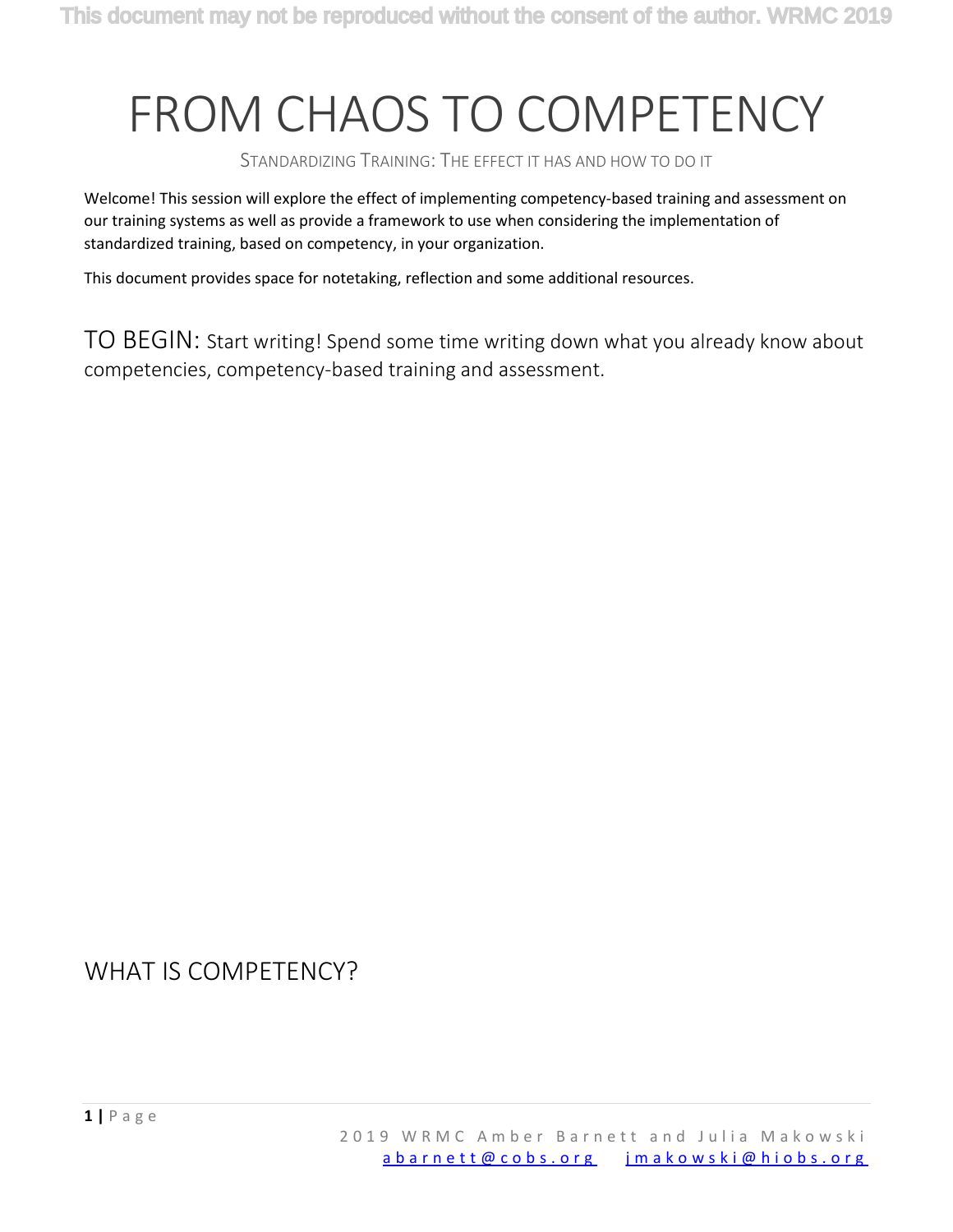CLOSING REFLECTION: Take some time to answer these questions as a way to understand what this session may mean for you.

WHAT ARE THE KEY TRAINING NEEDS YOUR STAFF HAVE? WHAT ARE THE SKILLS GAPS?

*Other questions to consider: What is your biggest safety concern? What do you worry most about that your staff do not know? What do you already think you know and need further confirmation? What are the barriers you face at your organization in having clear competencies and being able to objectively assess staff?*

NEXT STEPS: If you are interested in making your training more systematic and integrating competency-based trainings and assessment, what are the three next steps for you to move your organization towards a competency-based training system? 1.

2.

3.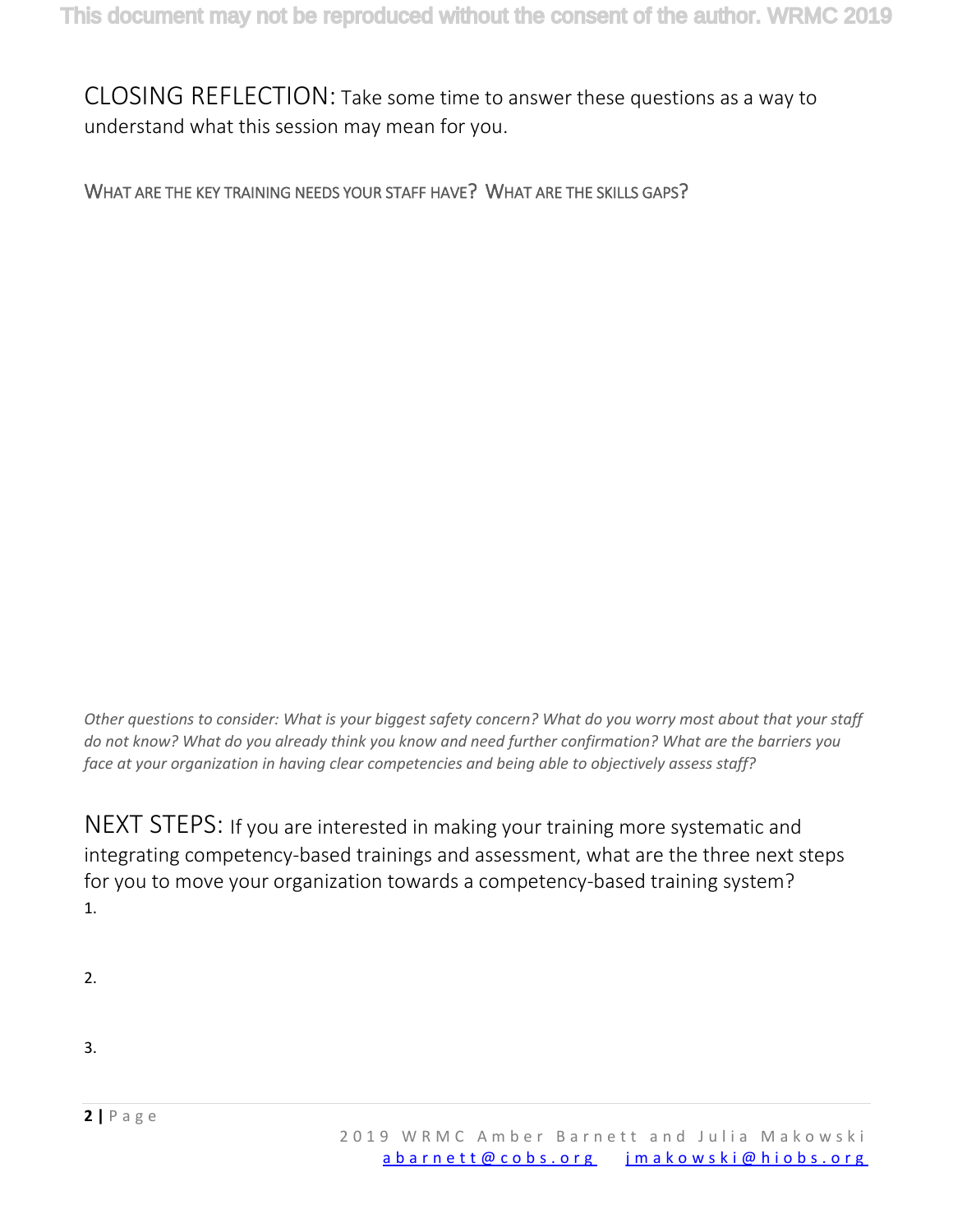## 6 STEPS TO CREATING AND MAINTATING COMPETENCY BASED TRAINING

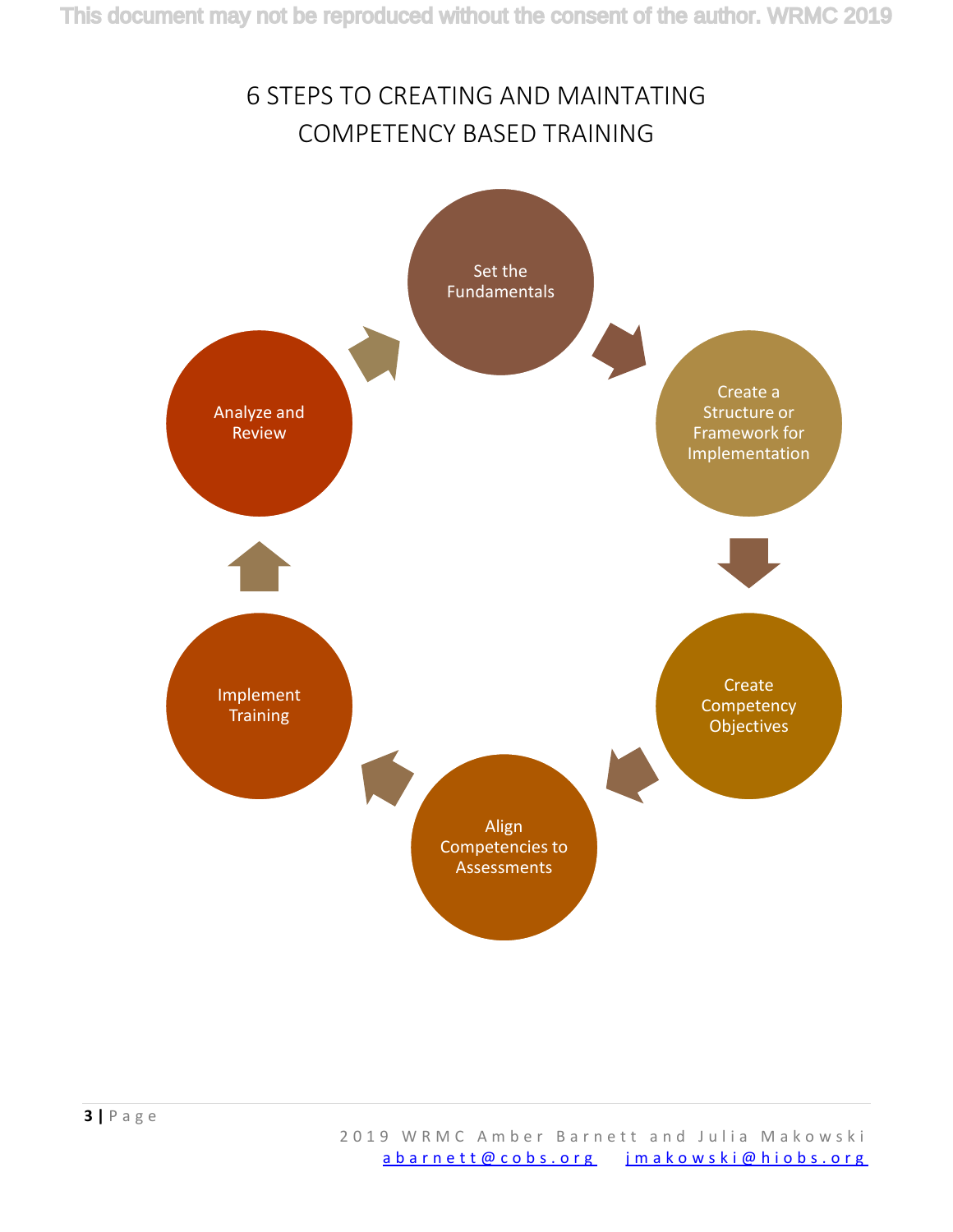- **1.** SET THE FUNDAMENTALS: What are your skills gaps? What are the training needs of your staff? If you don't know where to start you may need a Training Needs Analysis. Here are a couple of helpful resources or starting points:
	- <https://www.talentlms.com/blog/training-needs-analysis-performance-gaps/>
	- [https://www.slideshare.net/SallyPeters1/training-needs-analysis-8-steps-to-conducting-a](https://www.slideshare.net/SallyPeters1/training-needs-analysis-8-steps-to-conducting-a-training-needs-analysis)[training-needs-analysis](https://www.slideshare.net/SallyPeters1/training-needs-analysis-8-steps-to-conducting-a-training-needs-analysis)
- **2.** CREATE STRUCTURE OR FRAMEWORK FOR IMPLEMENTATION: As you begin, here are some questions to ask in order to create your structure and implement competency-based training.
	- What structures do you already have in place?
	- What structures will support the move to a competency-based training?
	- Who is overseeing your structure? Who is accountable?
	- What is the format for your trainings? How long are they? Will you be able to do assessments as a part of training or do they standalone?
	- How are your trainers trained? How are they trained to work within this new system?
	- How will your trainers know what to do? Who will train your trainers?
	- Do you have training reports? Do your training reports capture appropriate and helpful information?
	- What does your structure need to look like in the next year? In 3 years? In 5 years?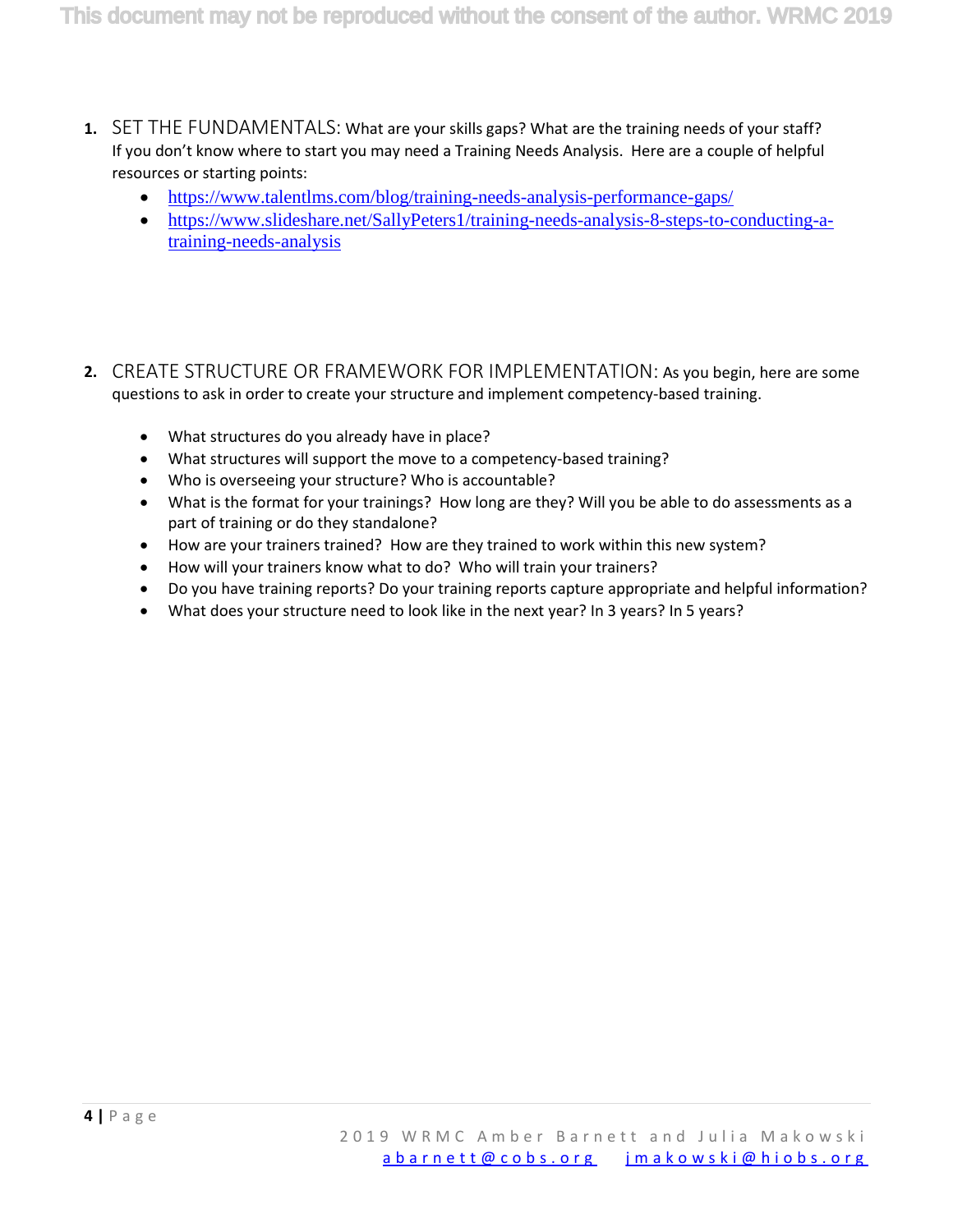## **3.** CREATE COMPETENCIES:*Clear* and *concise. Observable* and *measurable*.

"Knowledge and performance objectives should outline the specific results that the competency training will yield and how these results will be measured." <https://elearningindustry.com/implementing-competency-based-training-12-steps>

Below are examples of the knowledge and performance objectives:

|         |                                       | Effectively navigate and carry out safe route assessment                                                      |  |  |  |  |
|---------|---------------------------------------|---------------------------------------------------------------------------------------------------------------|--|--|--|--|
|         |                                       | This competency outlines the skills and knowledge needed for Trainees to safely carry out route assessment on |  |  |  |  |
|         |                                       | all terrain as the Lead Instructor in exploring scouting considerations.                                      |  |  |  |  |
| Topics: | Macro navigation<br>а.                |                                                                                                               |  |  |  |  |
|         | Triangulation<br>ı.                   |                                                                                                               |  |  |  |  |
|         | Ш.<br>Taking and walking on a bearing |                                                                                                               |  |  |  |  |
|         | Ш.<br>Route planning based on terrain |                                                                                                               |  |  |  |  |
|         |                                       | Commitment - Grade I-VI<br>$\bullet$                                                                          |  |  |  |  |
|         |                                       | Terrain Classification - Class 1-5                                                                            |  |  |  |  |
|         |                                       | Scouting<br>٠                                                                                                 |  |  |  |  |
|         |                                       | Weather reports<br>$\bullet$                                                                                  |  |  |  |  |
|         |                                       | Route beta<br>٠                                                                                               |  |  |  |  |
|         |                                       | Timing                                                                                                        |  |  |  |  |
|         |                                       | Location                                                                                                      |  |  |  |  |
|         |                                       | Constructing and teaching Time Control Plans (TCP's)                                                          |  |  |  |  |
|         | b.                                    | <b>Micro Navigation</b>                                                                                       |  |  |  |  |

| <b>FACILITATION SKILLS</b><br>learner's experience.                                                                                                                                                        |        | Able to present information engagingly and accurately, as part of a progression, with focus on the |                                 |            |                 |
|------------------------------------------------------------------------------------------------------------------------------------------------------------------------------------------------------------|--------|----------------------------------------------------------------------------------------------------|---------------------------------|------------|-----------------|
|                                                                                                                                                                                                            |        | At<br>Standard                                                                                     | <b>Below</b><br><b>Standard</b> | No<br>Pass | <b>Comments</b> |
| Uses the outdoor setting/classroom, recognizing opportunity, minimizing distraction                                                                                                                        |        |                                                                                                    |                                 |            |                 |
| Selects leadership style appropriate to situation                                                                                                                                                          | $\Box$ |                                                                                                    |                                 |            |                 |
| Its able to apply OB curricula and OB core models to framing and debriefs                                                                                                                                  | ⊐      |                                                                                                    |                                 |            |                 |
| Beginning repertoire of initiatives with ability to adapt presentation and metaphor<br>to adult populations                                                                                                | Ī.     |                                                                                                    |                                 |            |                 |
| Ability to work with sophisticated and challenging adult business populations.<br>Demonstrated effective energy and enthusiasm to motivate participants.<br>Comfortable speaking in front of large groups. |        |                                                                                                    |                                 |            |                 |